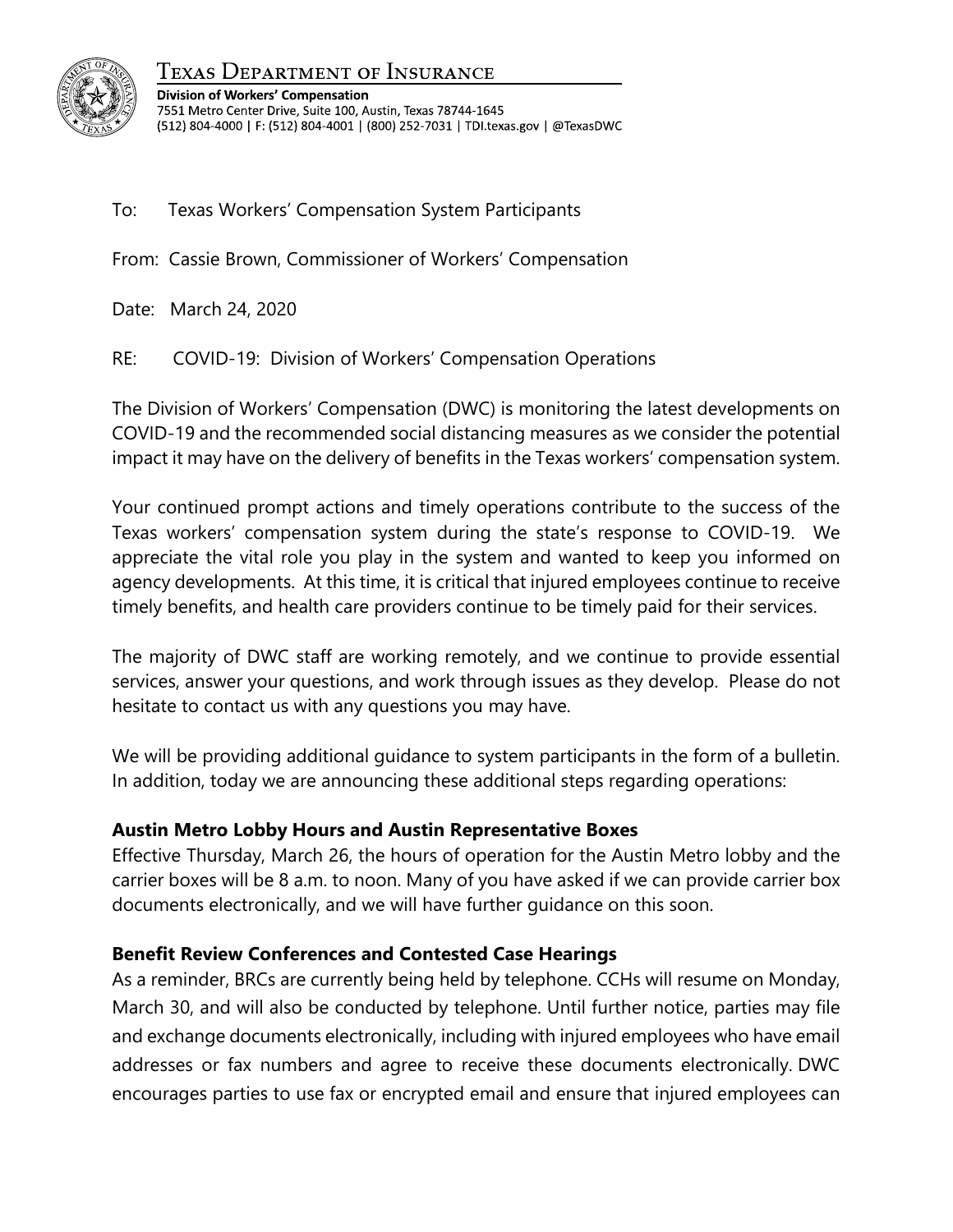access exchange documents sent electronically. Parties to CCHs must also send a copy of their exhibits to DWC and the other parties at least three working days before the CCH. You may send your exhibits to DWC in one of the following ways:

- 1. **Email** your exhibits to [CCH\\_Exhibits@tdi.texas.gov.](mailto:CCH_Exhibits@tdi.texas.gov)
- 2. **Fax** your exhibits to 512-804-4011. Sometimes, faxes over 40 pages long can be interrupted. You should break your fax into sections and place a cover page on each section. Identify the claim number and which section you are faxing (for example, Section 1 of 4, Section 2 of 4, and so on).
- 3. **SFTP**—if you have an account with DWC, you can upload your exhibits by SFTP.

All of us are working in a continually changing environment. We will provide frequent updates with new information when necessary.

Please refer to the [DWC COVID-19 resource page,](https://www.tdi.texas.gov/wc/information/coronavirus.html) sign up for our Gov Delivery email [service](https://public.govdelivery.com/accounts/TXINSUR/subscriber/new?topic_id=TXINSUR_31), and follow us on social media for periodic updates.

## **For additional information please use the following contact information:**

Health care providers: [compconnection@tdi.texas.gov](mailto:compconnection@tdi.texas.gov) 800-252-7031, Option 3

Employers: [healthsafety@tdi.texas.gov](mailto:healthsafety@tdi.texas.gov) 800-687-7080 512-804-4600, in Austin

Hearings: 512-804-4010

Media inquiries: [DWCCommunications@tdi.texas.gov](mailto:DWCCommunications@tdi.texas.gov)

Injured employees: 800-252-7031, Option 1